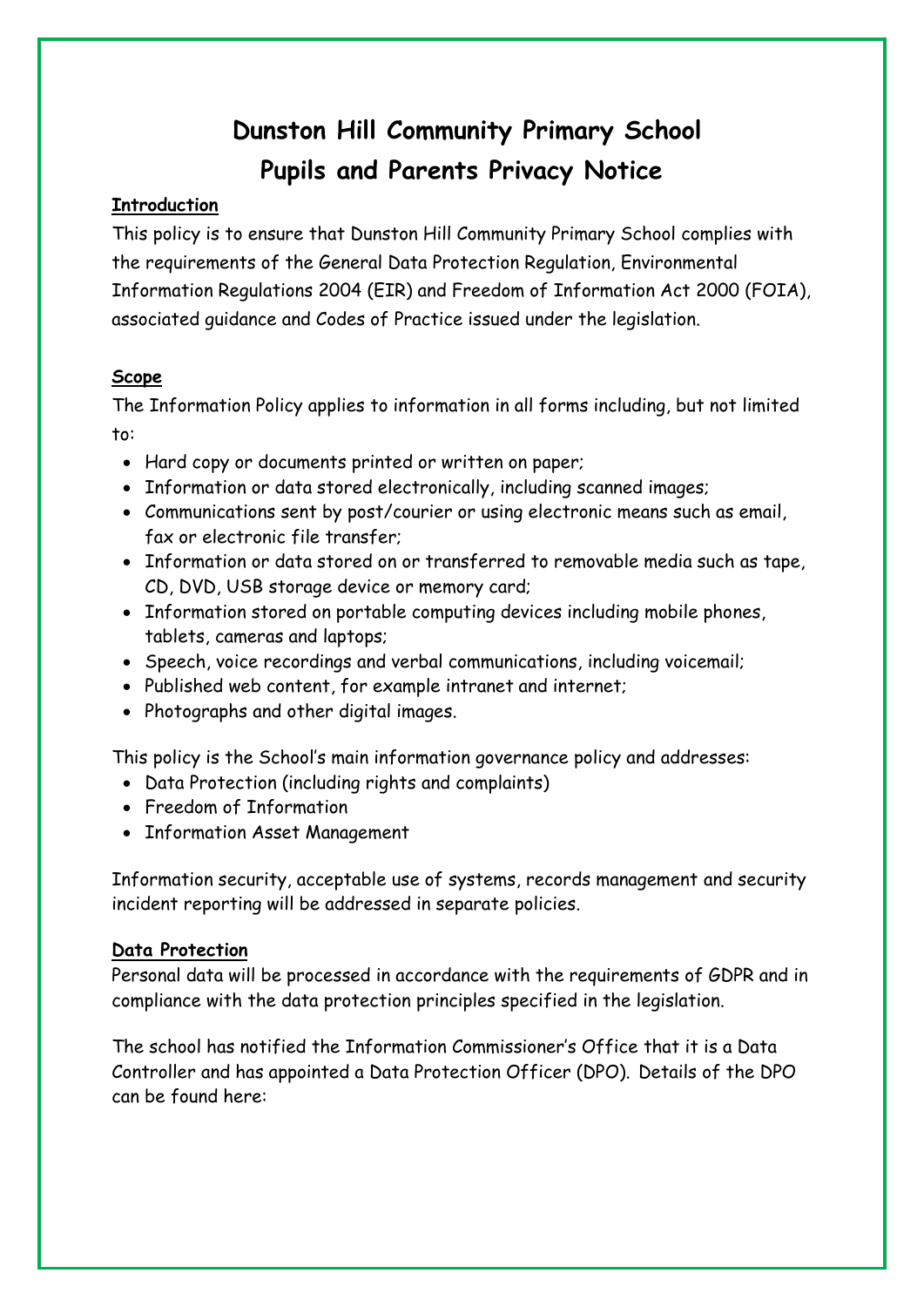Schools Data Protection Officer Veritau Ltd County Hall Racecourse Lane Northallerton DL7 8AL [schoolsDPO@veritau.co.uk](mailto:schoolsDPO@veritau.co.uk)

The DPO is a statutory position and will operate in an advisory capacity. Duties will include:

- Acting as the point of contact for the Information Commissioner's Office (ICO) and data subjects;
- Facilitating a periodic review of the corporate information asset register and information governance policies; **the DPO**
- Assisting with the reporting and investigation of information security breaches
- Providing advice on all aspects of data protection as required, including information requests, information sharing and Data Protection Impact Assessments; and
- Reporting to governors on the above matters

# **Information Asset Register**

The DPO will advise the school in developing and maintaining an Information Asset Register (IAR). The register will include the following information for each asset:

- An individual information asset identification number;
- The owner of that asset;
- Description and purpose of the asset;
- Whether there is a privacy notice published for that asset;
- Format and location of the asset;
- Which officers (job titles/teams) have routine access to the information;
- Whether there are any data sharing agreements relating to the information and the name of that agreement,
- Conditions of data processing;
- Details of any third parties contracted to process the information;
- Retention period for the asset

The IAR will be reviewed annually and the School Business Manager will inform the DPO of any significant changes to their information assets as soon as possible.

## **Information Asset Owners**

An Information Asset Owner (IAO) is the individual responsible for an information asset, understands the value of that information and the potential risks associated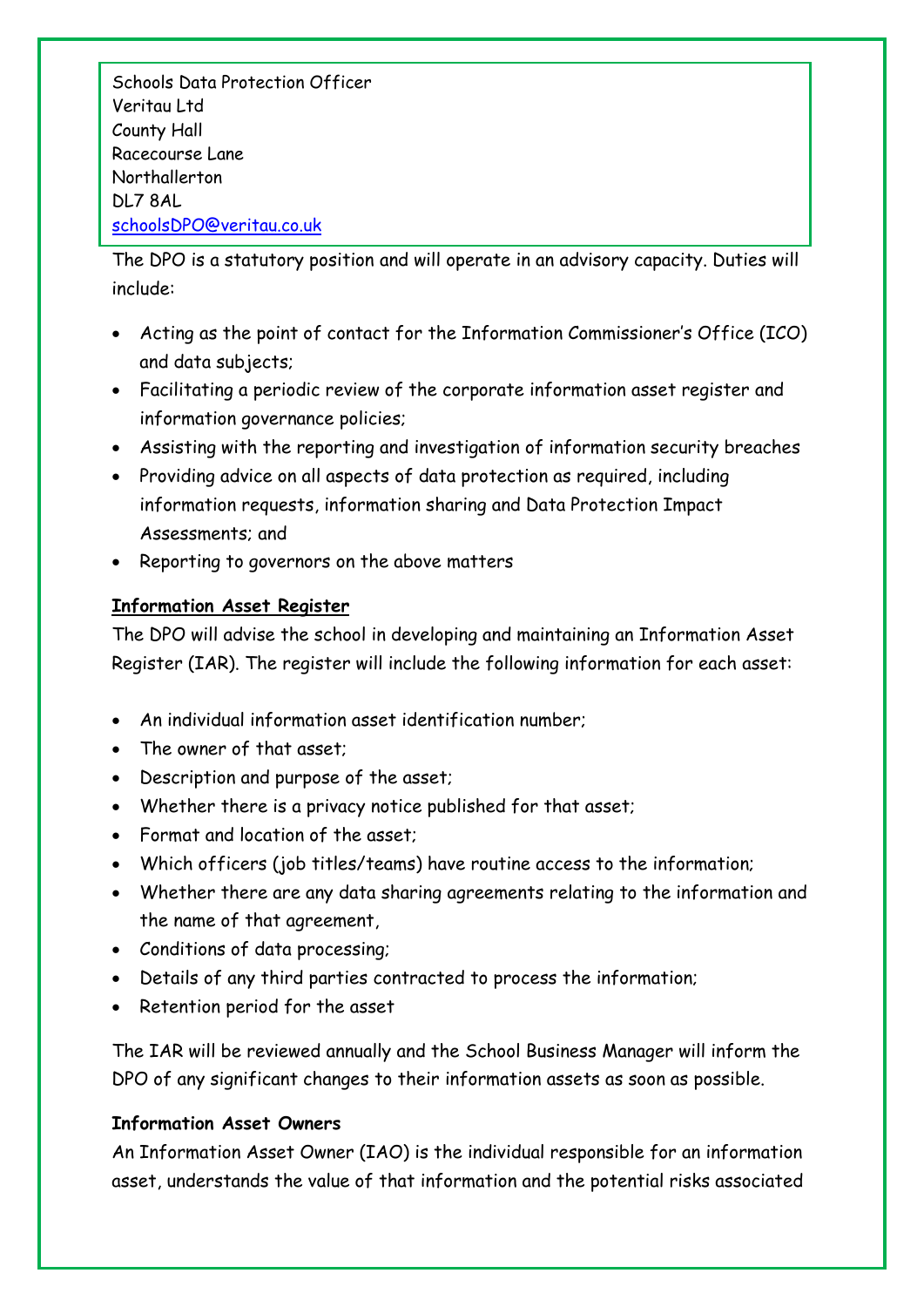with it. The school will ensure that IAO's are appointed based on sufficient seniority and level of responsibility.

IAO's are responsible for the security and maintenance of their information assets. This includes ensuring that other members of staff are using the information safely and responsibly. The role also includes determining the retention period for the asset, and when destroyed, ensuring this is done so securely.

#### **Training**

The school will ensure that appropriate guidance and training is given to the relevant staff, governors and other authorised school users on access to information procedures, records management and data breach procedures. Individuals will also be made aware and given training in relation to information security including using email and the internet.

The DPO will provide the School with adequate training resources and guidance materials. The DPO will be consulted, and will offer an adequacy opinion, if the School opts to use a third-party training provider.

The School will maintain a 'training schedule' which will record when employees have completed an information governance training module and when a refresher is due to be completed.

The school will ensure that any third-party contractors have adequately trained their staff in information governance by carrying out the appropriate due diligence.

#### **Privacy notices**

Dunston Hill Community Primary School will provide a privacy notice to data subjects each time it obtains personal information from or about that data subject. Our main privacy notice will be displayed on the school's website in an easily accessible area. This notice will also be provided in a hard copy to pupils and parents at the start of their time at the School within their information pack.

A privacy notice for employees will be provided at commencement of their employment with the school. Specific privacy notices will be issued where the data subject requires more information about specific processing (e.g. school trips, projects).

Privacy notices will be cleared by the DPO prior to being published or issued. A record of privacy notices shall be kept on the school's Information Asset Register.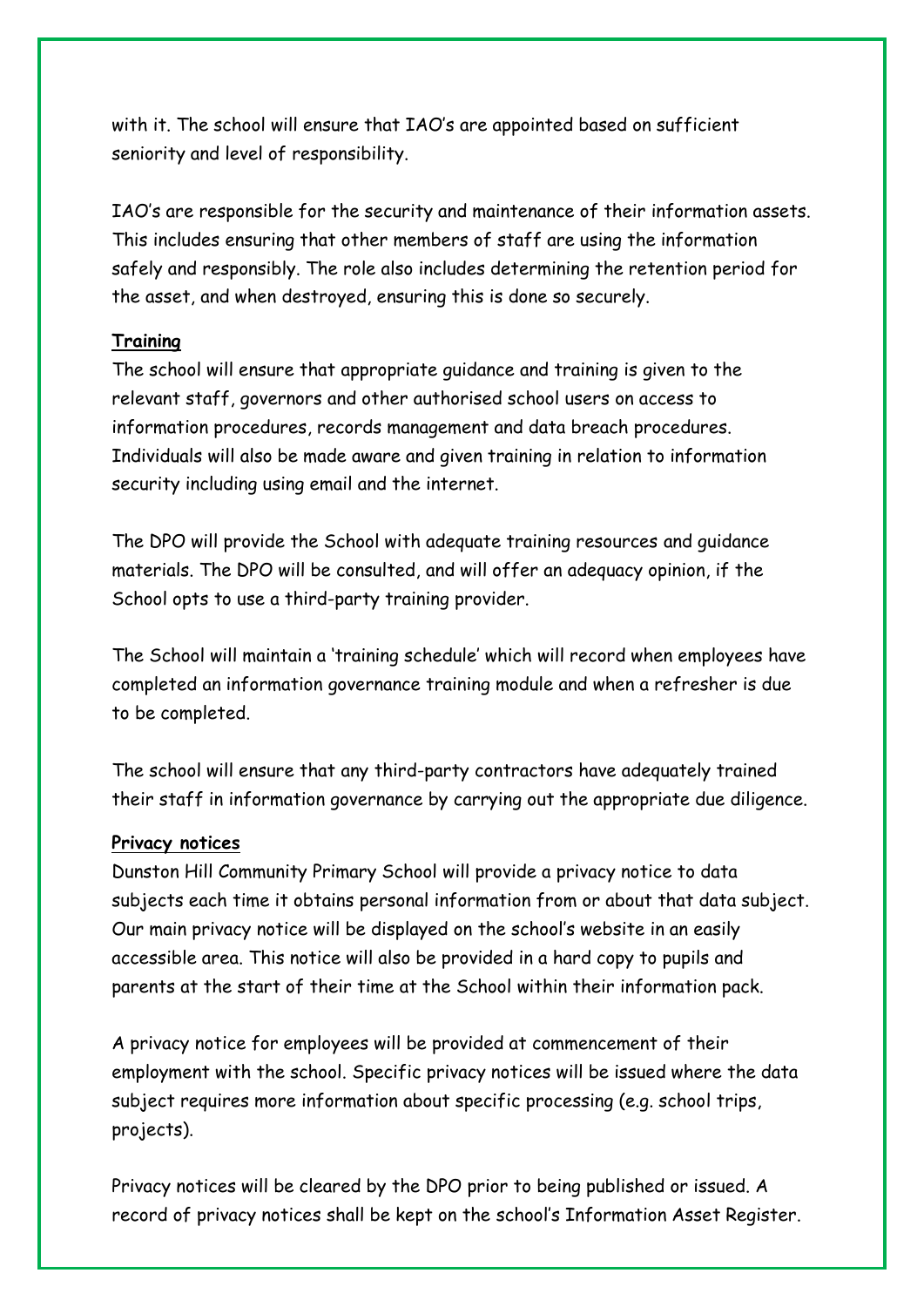#### **Information sharing**

In order to efficiently fulfil our duty of education provision it is sometimes necessary for the school to share information with third parties. Routine and regular information sharing arrangements will be documented in our main privacy notice (as above). Any adhoc sharing of information will be done in compliance with our legislative requirements.

## **Data Protection Impact Assessments (DPIAs)**

The school will conduct a data protection impact assessment for all new projects involving high risk data processing as defined by GDPR. This assessment will consider the privacy risks and implications of new projects as well as providing solutions to the identified risks

The DPO will be consulted at the start of a project and will advise whether a DPIA is required. If it is agreed that a DPIA will be necessary, then the DPO will assist with the completion of the assessment, providing relevant advice.

#### **Retention periods**

Retention periods will be determined by any legal requirement, best practice or national guidance, and lastly the organisational necessity to retain the information. In addition, IAOs will take into account the Limitation Act 1980, which provides timescales within which action may be taken for breaches of the law, when determining retention periods.

The School has opted to adopt the retention schedule suggested by the Information and Records Management Society (IRMS).

#### **Destruction of records**

Retention periods for records are recorded in the school's IAR. When a record reaches the end of its retention period the IAO will arrange for the records, both electronic and paper to be destroyed securely. Provisions to destroy paper information securely include cross cutting shredders and confidential waste bins.

Advice in regards to the secure destruction of electronic media will be sought from relevant IT support.

A record should be retained of all files destroyed including, where relevant:

- File reference number,
- Description of file,
- Date of disposal,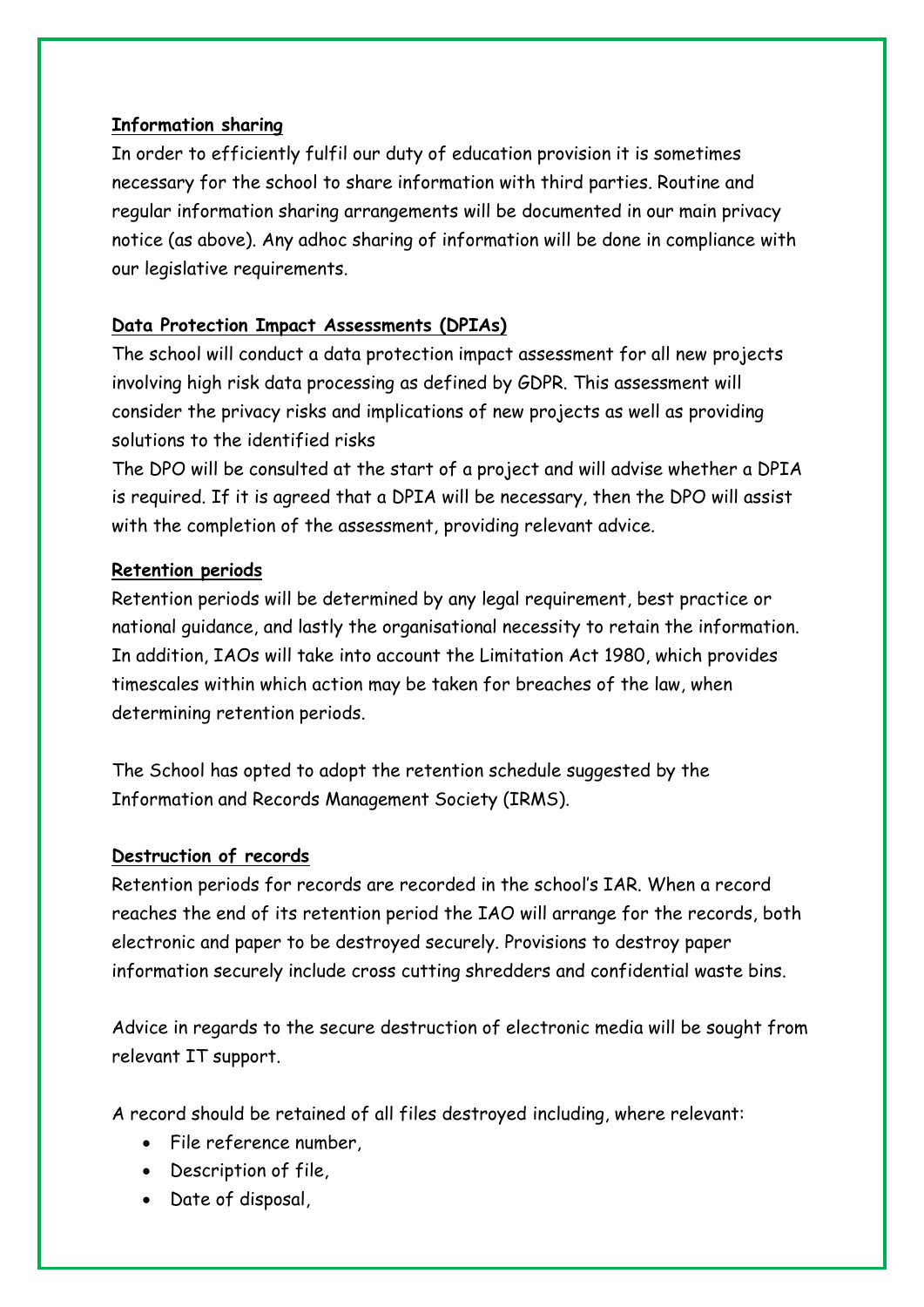- Method of disposal,
- Officer who destroyed record

## **Third party Data Processors**

All third-party contractors who process data on behalf of the school must be able to provide assurances that they have adequate data protection controls in place to ensure that the data they process is afforded the appropriate safeguards. Where personal data is being processed, there will be a written contract in place with the necessary data protection clauses contained.

Relevant senior leadership may insist that any data processing by a third party ceases immediately if it believes that that third party has not got adequate data protection safeguards in place. If any data processing is going to take place outside of the EEA then the Data Protection Officer must be consulted prior to any contracts being agreed.

#### **Access to information**

# **Requests for information under the Freedom of Information Act 2000 and Environmental Information Regulations 2004**

**Requests under this legislation should be sent to [info@dunstonhillschool.co.uk](mailto:info@dunstonhillschool.co.uk) addressed to Miss Briggs, The School Business Manager who is responsible for):**

- Deciding whether the requested information is held;
- Locating, retrieving or extracting the information;
- Considering whether any exemption might apply, and the balance of the public interest test;
- Preparing the material for disclosure and drafting the response;
- Seeking any necessary approval for the response; and
- Sending the response to the requester

FOIA requests should be made in writing. Please note that we will only consider requests which provide a valid name and address and we will not consider requests which ask us to click on electronic links. EIR requests can be made verbally, however we will endeavour to follow this up in writing with the requestor to ensure accuracy.

Each request received will be acknowledged within 5 school days. The Chair of Governors and Head Teacher will jointly consider all requests where a public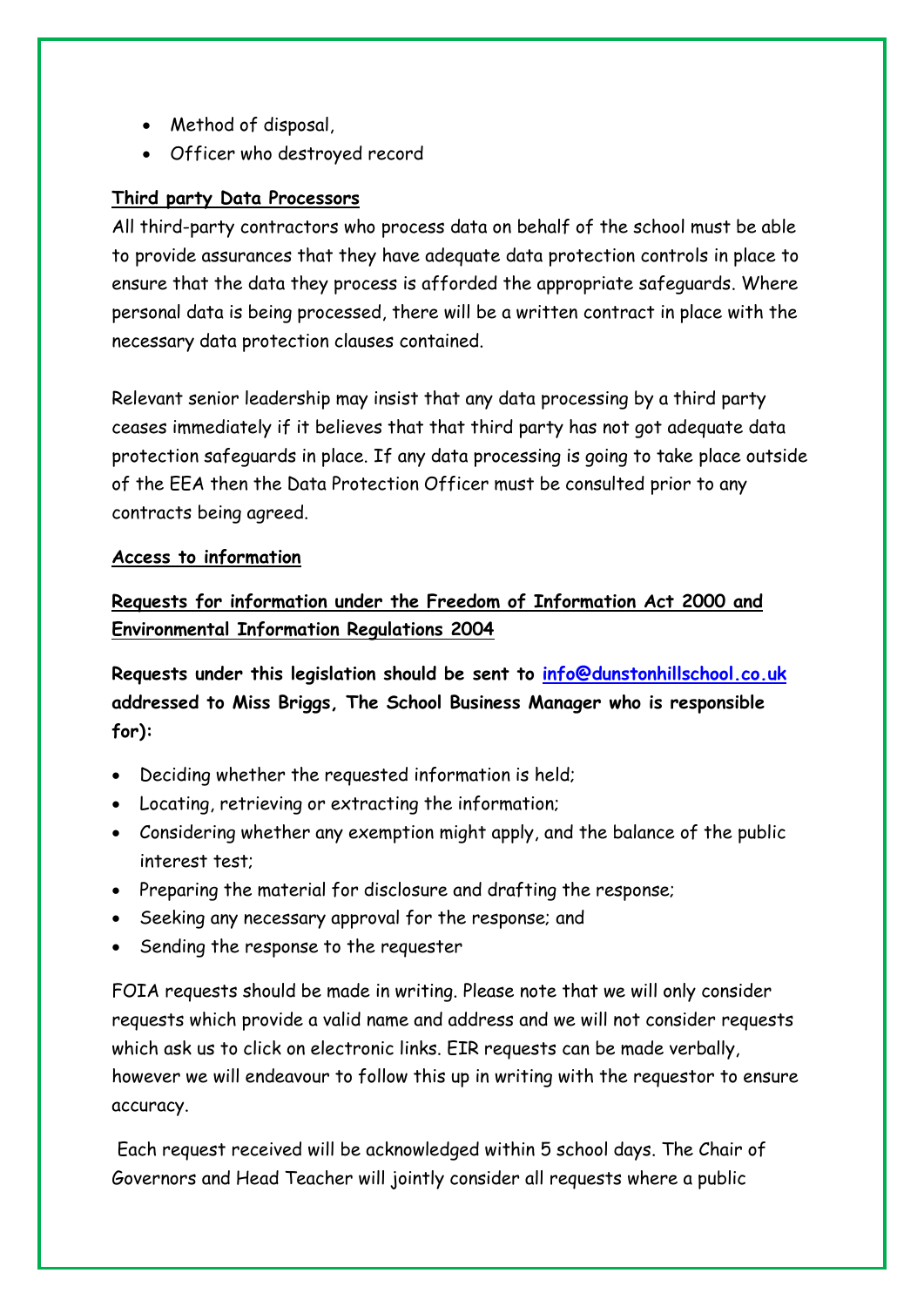interest test is applied or where there is any doubt on whether an exemption should be applied. In applying the public interest test they will:

- Document clearly the benefits of both disclosing or withholding the requested information; and
- Where necessary seek guidance from previous case law in deciding where the balance lies
- Consult the DPO

Reasons for disclosing or not disclosing will be reported to the next governing body meeting.

We have adopted the Information Commissioner's model publication scheme for schools and will publish as much information as possible on our website in the interests of transparency and accountability.

We will charge for supplying information at our discretion, in line with current regulations. If a charge applies, written notice will be given to the applicant and payment must be received before the information is supplied.

We will adhere to the required FOI/EIR timescales, and requests will be answered within 20 **school days.**

## **Requests for information under the GDPR- Subject Access Requests**

**Requests under this legislation should be made to the school address and addressed to the Head Teacher.** 

Any member of staff/governor may receive a request for an individual's personal information. Whilst GDPR does not require such requests to be made in writing, applicants are encouraged where possible to do so; applicants who require assistance should seek help from the school. Requests will be logged by the School Business Manager and acknowledged within 5 days.

We must be satisfied as to your identity and may have to ask for additional information such as:

- Valid Photo ID (driver's licence, passport etc);
- Proof of Address (Utility bill, council tax letter etc);
- further information for the school to be satisfied of the applicant's identity;

Only once the school is satisfied of the requestor's identity and has sufficient information on which to respond to the request will it be considered valid. We will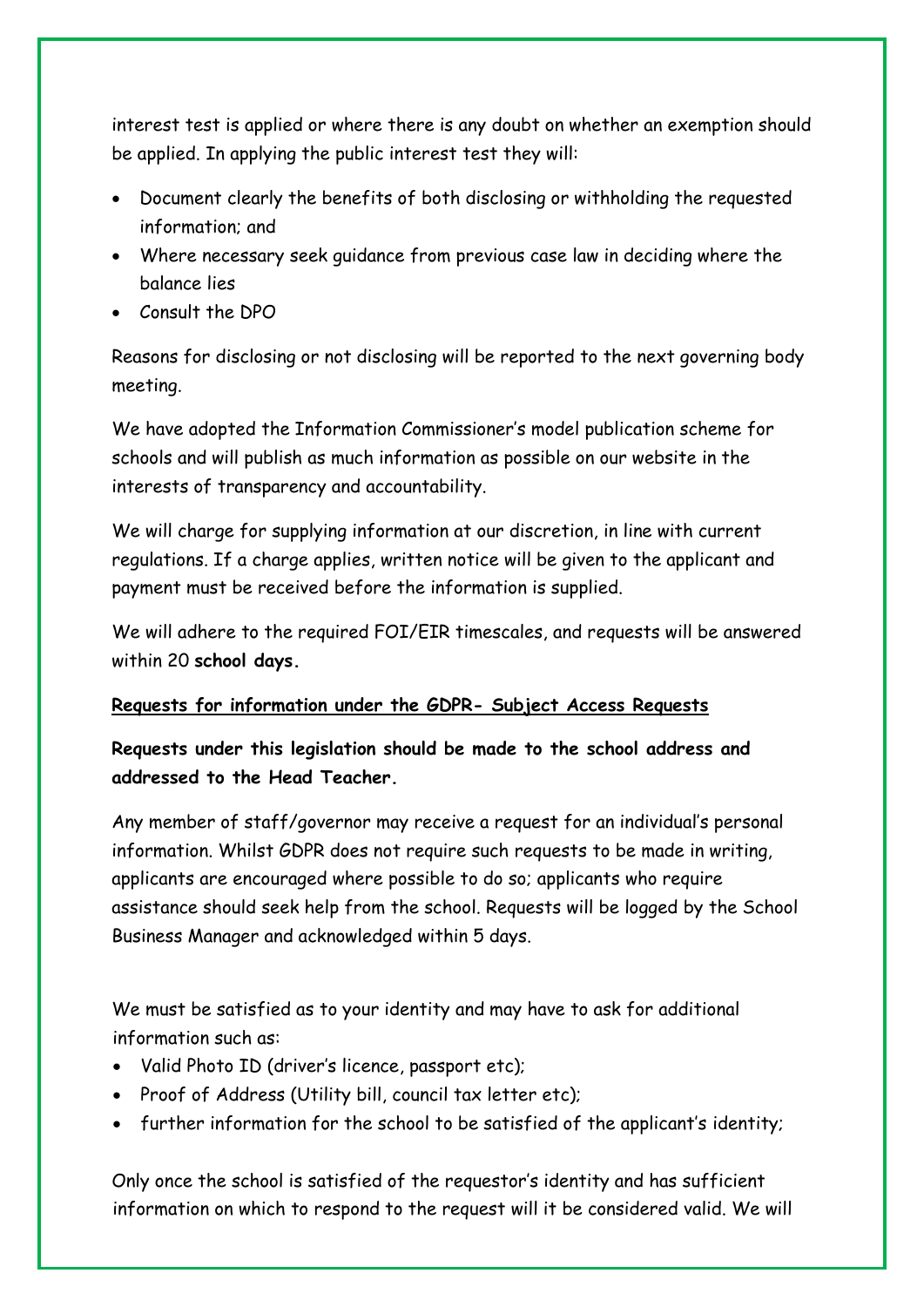then respond to your request within the statutory timescale of One Calendar Month.

The school can apply a discretionary extension of up a further Two Calendar Months to comply with the request if the requested information would take a considerable amount of time to collate, redact, and prepare for disclosure due to either the complexity or voluminous nature of the records. If we wish to apply an extension we will firstly seek guidance from our DPO, then inform the applicant of the extension within the first calendar month of receiving the request. This extension period will be kept to a minimum and will not be used as a way of managing workloads. In very limited cases we may also refuse a request outright as 'manifestly unreasonable' if we would have to spend an unjustified amount of time and resources to comply.

Should we think any exemptions are necessary to apply we will seek guidance from our DPO to discuss their application.

**Requests received from parents asking for information held within the pupil's Education Record will be dealt with under the Education (Pupil Information) (England) Regulations 2005. Any charges which arise from this request will be applied at our discretion.** 

#### **Data Subject rights**

As well as a right of access to information, data subjects have a series of other rights prescribed by the GDPR including:

- Right to rectification
- Right to erasure
- Right to restrict processing
- Rights in relation automated decision making and profiling

All requests exercising these rights must be in writing and forwarded to the School Business Manager (to [info@dunstonhillschool.co.uk\)](mailto:info@dunstonhillschool.co.uk) who will acknowledge the request and respond within One Calendar Month. Advice regarding such requests will be sought from our DPO.

A record of decisions made in respect of the request will be retained, recording details of the request, whether any information has been changed, and the reasoning for the decision made.